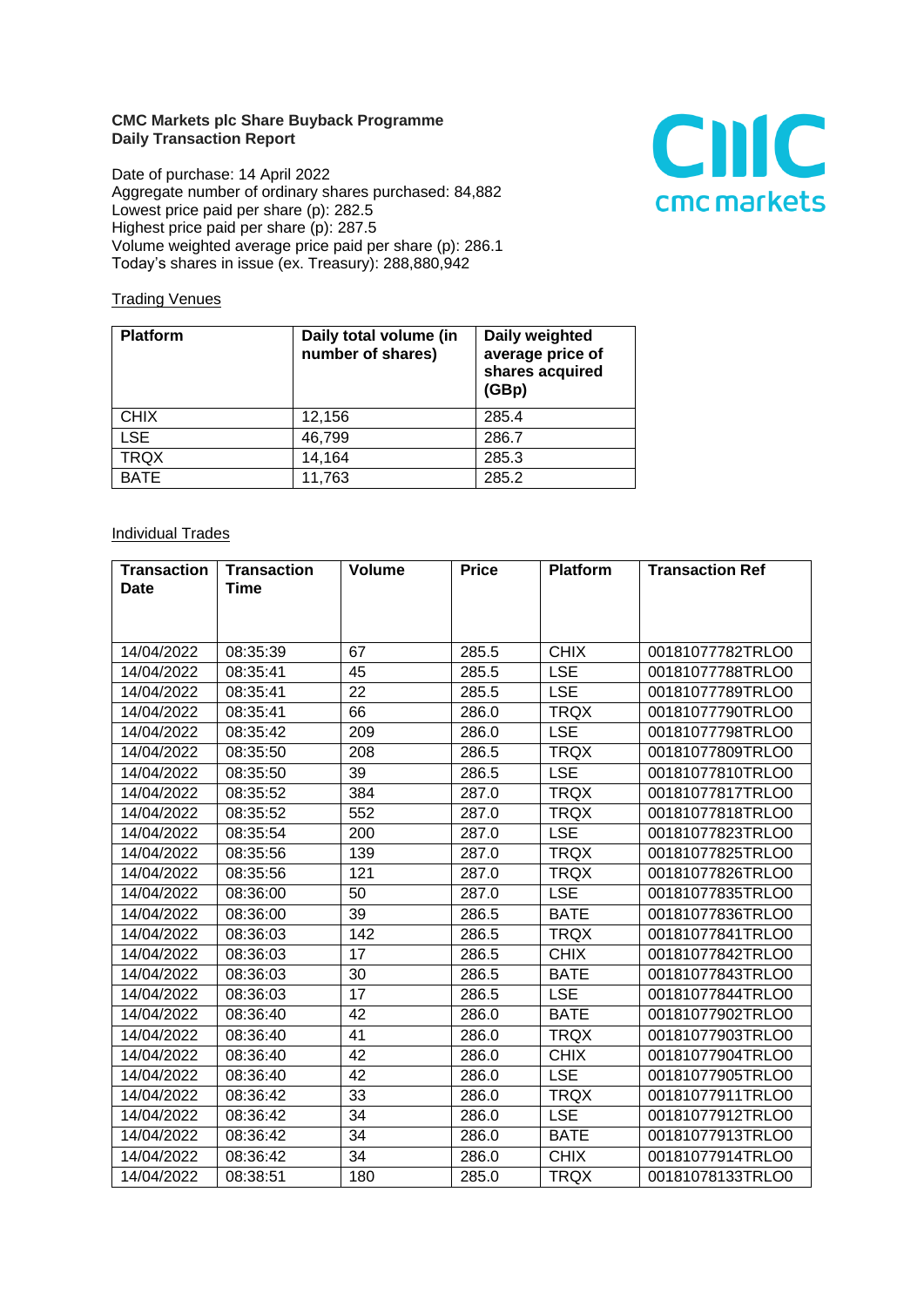| 14/04/2022 | 08:38:51 | 181            | 285.0 | <b>BATE</b> | 00181078134TRLO0 |
|------------|----------|----------------|-------|-------------|------------------|
| 14/04/2022 | 08:38:51 | 180            | 285.0 | <b>LSE</b>  | 00181078135TRLO0 |
| 14/04/2022 | 08:38:51 | 180            | 285.0 | <b>CHIX</b> | 00181078136TRLO0 |
| 14/04/2022 | 08:49:31 | 163            | 284.5 | <b>LSE</b>  | 00181079335TRLO0 |
| 14/04/2022 | 08:49:33 | 489            | 286.0 | <b>CHIX</b> | 00181079342TRLO0 |
| 14/04/2022 | 08:49:33 | 11             | 286.0 | <b>CHIX</b> | 00181079343TRLO0 |
| 14/04/2022 | 08:49:35 | 519            | 286.0 | <b>LSE</b>  | 00181079344TRLO0 |
| 14/04/2022 | 08:49:35 | 56             | 286.0 | <b>LSE</b>  | 00181079345TRLO0 |
| 14/04/2022 | 08:49:35 | 6              | 286.0 | <b>LSE</b>  | 00181079346TRLO0 |
| 14/04/2022 | 08:49:39 | 109            | 286.0 | <b>BATE</b> | 00181079353TRLO0 |
| 14/04/2022 | 08:49:39 | 54             | 286.0 | <b>BATE</b> | 00181079354TRLO0 |
| 14/04/2022 | 08:49:42 | 191            | 286.0 | <b>LSE</b>  | 00181079358TRLO0 |
| 14/04/2022 | 08:49:42 | 329            | 286.0 | <b>LSE</b>  | 00181079359TRLO0 |
| 14/04/2022 | 08:49:45 | 106            | 286.0 | <b>CHIX</b> | 00181079361TRLO0 |
| 14/04/2022 | 08:49:45 | 57             | 286.0 | <b>CHIX</b> | 00181079362TRLO0 |
| 14/04/2022 | 08:49:48 | 130            | 286.0 | <b>LSE</b>  | 00181079377TRLO0 |
| 14/04/2022 | 08:49:51 | 125            | 286.0 | <b>CHIX</b> | 00181079378TRLO0 |
| 14/04/2022 | 08:49:54 | 40             | 286.0 | <b>CHIX</b> | 00181079384TRLO0 |
| 14/04/2022 | 08:49:57 | 33             | 286.0 | <b>LSE</b>  | 00181079395TRLO0 |
| 14/04/2022 | 08:50:00 | 31             | 286.0 | <b>CHIX</b> | 00181079397TRLO0 |
| 14/04/2022 | 08:50:03 | 16             | 286.0 | <b>TRQX</b> | 00181079406TRLO0 |
| 14/04/2022 | 08:50:03 | 147            | 286.0 | <b>TRQX</b> | 00181079407TRLO0 |
| 14/04/2022 | 08:50:06 | 10             | 286.0 | <b>CHIX</b> | 00181079412TRLO0 |
| 14/04/2022 | 08:50:09 | 8              | 286.0 | <b>CHIX</b> | 00181079424TRLO0 |
| 14/04/2022 | 08:50:12 | 8              | 286.0 | <b>LSE</b>  | 00181079426TRLO0 |
| 14/04/2022 | 08:50:15 | $\overline{c}$ | 286.0 | <b>CHIX</b> | 00181079429TRLO0 |
| 14/04/2022 | 08:50:18 | $\overline{c}$ | 286.0 | <b>CHIX</b> | 00181079436TRLO0 |
| 14/04/2022 | 08:51:09 | $\overline{2}$ | 286.0 | <b>LSE</b>  | 00181079538TRLO0 |
| 14/04/2022 | 08:51:12 | 24             | 286.0 | <b>CHIX</b> | 00181079545TRLO0 |
| 14/04/2022 | 08:51:15 | 1              | 286.0 | <b>LSE</b>  | 00181079549TRLO0 |
| 14/04/2022 | 09:01:26 | 41             | 285.0 | <b>TRQX</b> | 00181080565TRLO0 |
| 14/04/2022 | 09:01:26 | 1              | 285.0 | <b>CHIX</b> | 00181080566TRLO0 |
| 14/04/2022 | 09:01:26 | 41             | 285.0 | <b>BATE</b> | 00181080567TRLO0 |
| 14/04/2022 | 09:01:26 | 6              | 285.0 | <b>CHIX</b> | 00181080568TRLO0 |
| 14/04/2022 | 09:01:26 | 125            | 285.0 | <b>LSE</b>  | 00181080569TRLO0 |
| 14/04/2022 | 09:02:13 | 70             | 284.5 | <b>LSE</b>  | 00181080698TRLO0 |
| 14/04/2022 | 09:02:13 | 69             | 284.5 | <b>TRQX</b> | 00181080699TRLO0 |
| 14/04/2022 | 09:02:13 | 70             | 284.5 | <b>CHIX</b> | 00181080700TRLO0 |
| 14/04/2022 | 09:02:13 | 70             | 284.5 | <b>BATE</b> | 00181080701TRLO0 |
| 14/04/2022 | 09:02:13 | 88             | 284.0 | <b>LSE</b>  | 00181080702TRLO0 |
| 14/04/2022 | 09:03:09 | 70             | 285.0 | <b>LSE</b>  | 00181080900TRLO0 |
| 14/04/2022 | 09:03:09 | 71             | 285.5 | <b>BATE</b> | 00181080901TRLO0 |
| 14/04/2022 | 09:03:11 | 317            | 286.0 | <b>TRQX</b> | 00181080903TRLO0 |
| 14/04/2022 | 09:03:11 | 45             | 286.0 | <b>TRQX</b> | 00181080904TRLO0 |
| 14/04/2022 | 09:03:11 | 70             | 286.5 | <b>TRQX</b> | 00181080905TRLO0 |
| 14/04/2022 | 09:03:28 | 71             | 286.0 | <b>CHIX</b> | 00181080953TRLO0 |
| 14/04/2022 | 09:03:28 | 1,064          | 286.0 | <b>BATE</b> | 00181080954TRLO0 |
| 14/04/2022 | 09:03:28 | 211            | 286.0 | <b>TRQX</b> | 00181080955TRLO0 |
| 14/04/2022 | 09:03:28 | 67             | 286.0 | <b>TRQX</b> | 00181080956TRLO0 |
| 14/04/2022 | 09:06:02 | 873            | 286.0 | <b>BATE</b> | 00181081192TRLO0 |
| 14/04/2022 | 09:06:02 | 127            | 287.0 | <b>CHIX</b> | 00181081193TRLO0 |
| 14/04/2022 | 09:06:02 | 235            | 287.0 | <b>CHIX</b> | 00181081194TRLO0 |
| 14/04/2022 | 09:06:04 | 8              | 287.0 | <b>LSE</b>  | 00181081195TRLO0 |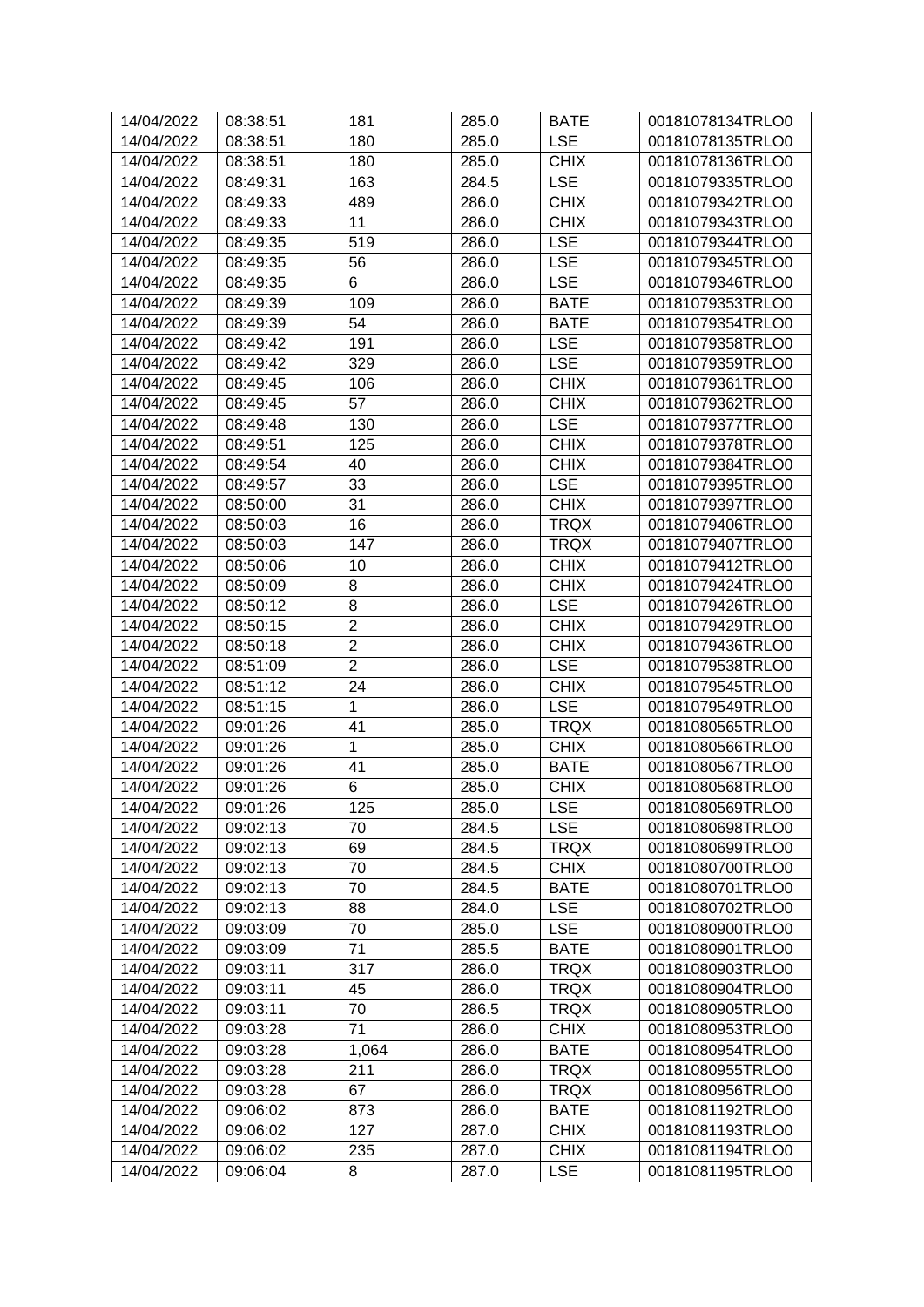| 14/04/2022 | 09:06:06 | 122            | 287.0 | <b>CHIX</b> | 00181081197TRLO0 |
|------------|----------|----------------|-------|-------------|------------------|
| 14/04/2022 | 09:06:09 | 84             | 287.0 | <b>TRQX</b> | 00181081204TRLO0 |
| 14/04/2022 | 09:06:12 | 31             | 287.0 | <b>CHIX</b> | 00181081211TRLO0 |
| 14/04/2022 | 09:06:13 | 21             | 287.0 | <b>TRQX</b> | 00181081215TRLO0 |
| 14/04/2022 | 09:06:15 | $\overline{7}$ | 287.0 | <b>CHIX</b> | 00181081218TRLO0 |
| 14/04/2022 | 09:06:18 | 2              | 287.0 | <b>LSE</b>  | 00181081227TRLO0 |
| 14/04/2022 | 09:06:21 | 1              | 287.0 | <b>CHIX</b> | 00181081229TRLO0 |
| 14/04/2022 | 09:12:56 | 49             | 286.0 | <b>BATE</b> | 00181082027TRLO0 |
| 14/04/2022 | 09:12:56 | 1              | 287.0 | <b>LSE</b>  | 00181082028TRLO0 |
| 14/04/2022 | 09:12:57 | 12             | 287.0 | <b>CHIX</b> | 00181082029TRLO0 |
| 14/04/2022 | 09:13:00 | 1              | 287.0 | <b>LSE</b>  | 00181082037TRLO0 |
| 14/04/2022 | 09:20:06 | 6              | 286.0 | <b>TRQX</b> | 00181082735TRLO0 |
| 14/04/2022 | 09:20:06 | 3              | 286.0 | <b>CHIX</b> | 00181082736TRLO0 |
| 14/04/2022 | 09:20:06 | 264            | 286.0 | <b>BATE</b> | 00181082737TRLO0 |
| 14/04/2022 | 09:20:06 | 218            | 286.0 | <b>BATE</b> | 00181082738TRLO0 |
| 14/04/2022 | 09:23:33 | 100            | 285.5 | <b>TRQX</b> | 00181083082TRLO0 |
| 14/04/2022 | 09:23:33 | 126            | 285.5 | <b>LSE</b>  | 00181083083TRLO0 |
| 14/04/2022 | 09:23:33 | 26             | 285.5 | <b>TRQX</b> | 00181083084TRLO0 |
| 14/04/2022 | 09:23:33 | 127            | 285.5 | <b>CHIX</b> | 00181083085TRLO0 |
| 14/04/2022 | 09:23:33 | 127            | 285.5 | <b>BATE</b> | 00181083086TRLO0 |
| 14/04/2022 | 09:29:00 | 1              | 285.5 | <b>BATE</b> | 00181083693TRLO0 |
| 14/04/2022 | 09:32:57 | 106            | 285.5 | <b>TRQX</b> | 00181084052TRLO0 |
| 14/04/2022 | 09:32:57 | 106            | 285.5 | <b>LSE</b>  | 00181084053TRLO0 |
| 14/04/2022 | 09:32:57 | 106            | 285.5 | <b>BATE</b> | 00181084054TRLO0 |
| 14/04/2022 | 09:32:57 | 107            | 285.5 | <b>CHIX</b> | 00181084055TRLO0 |
| 14/04/2022 | 09:38:11 | 143            | 285.0 | <b>CHIX</b> | 00181084538TRLO0 |
| 14/04/2022 | 09:59:59 | 151            | 286.5 | <b>CHIX</b> | 00181086736TRLO0 |
| 14/04/2022 | 10:00:00 | 364            | 286.5 | <b>CHIX</b> | 00181086738TRLO0 |
| 14/04/2022 | 10:00:00 | 213            | 286.5 | <b>CHIX</b> | 00181086739TRLO0 |
| 14/04/2022 | 10:00:02 | 143            | 286.5 | <b>LSE</b>  | 00181086746TRLO0 |
| 14/04/2022 | 10:00:03 | 138            | 286.5 | <b>TRQX</b> | 00181086747TRLO0 |
| 14/04/2022 | 10:07:17 | 109            | 285.0 | <b>TRQX</b> | 00181087510TRLO0 |
| 14/04/2022 | 10:07:17 | 110            | 285.0 | <b>BATE</b> | 00181087511TRLO0 |
| 14/04/2022 | 10:07:17 | 110            | 285.0 | <b>CHIX</b> | 00181087512TRLO0 |
| 14/04/2022 | 10:07:17 | 110            | 285.0 | <b>LSE</b>  | 00181087513TRLO0 |
| 14/04/2022 | 10:07:17 | 500            | 285.5 | <b>LSE</b>  | 00181087514TRLO0 |
| 14/04/2022 | 10:07:17 | 742            | 285.5 | <b>LSE</b>  | 00181087515TRLO0 |
| 14/04/2022 | 10:07:20 | 636            | 284.5 | <b>TRQX</b> | 00181087519TRLO0 |
| 14/04/2022 | 10:07:20 | 599            | 284.5 | <b>BATE</b> | 00181087520TRLO0 |
| 14/04/2022 | 10:07:20 | 587            | 284.5 | <b>CHIX</b> | 00181087521TRLO0 |
| 14/04/2022 | 10:07:20 | 598            | 284.5 | <b>LSE</b>  | 00181087522TRLO0 |
| 14/04/2022 | 10:07:20 | 12             | 284.5 | <b>CHIX</b> | 00181087523TRLO0 |
| 14/04/2022 | 10:07:22 | 23             | 284.0 | <b>LSE</b>  | 00181087525TRLO0 |
| 14/04/2022 | 10:07:22 | 34             | 284.0 | <b>TRQX</b> | 00181087526TRLO0 |
| 14/04/2022 | 10:07:22 | 27             | 284.0 | <b>BATE</b> | 00181087527TRLO0 |
| 14/04/2022 | 10:07:22 | 20             | 284.0 | <b>TRQX</b> | 00181087528TRLO0 |
| 14/04/2022 | 10:07:22 | 9              | 284.0 | <b>TRQX</b> | 00181087529TRLO0 |
| 14/04/2022 | 10:16:46 | 34             | 283.5 | <b>LSE</b>  | 00181088669TRLO0 |
| 14/04/2022 | 10:20:23 | 306            | 283.5 | <b>BATE</b> | 00181089064TRLO0 |
| 14/04/2022 | 10:27:09 | 37             | 283.0 | TRQX        | 00181089771TRLO0 |
| 14/04/2022 | 10:27:09 | 290            | 283.0 | <b>LSE</b>  | 00181089772TRLO0 |
| 14/04/2022 | 10:27:09 | 252            | 283.0 | <b>TRQX</b> | 00181089773TRLO0 |
| 14/04/2022 | 10:27:09 | 290            | 283.0 | <b>BATE</b> | 00181089774TRLO0 |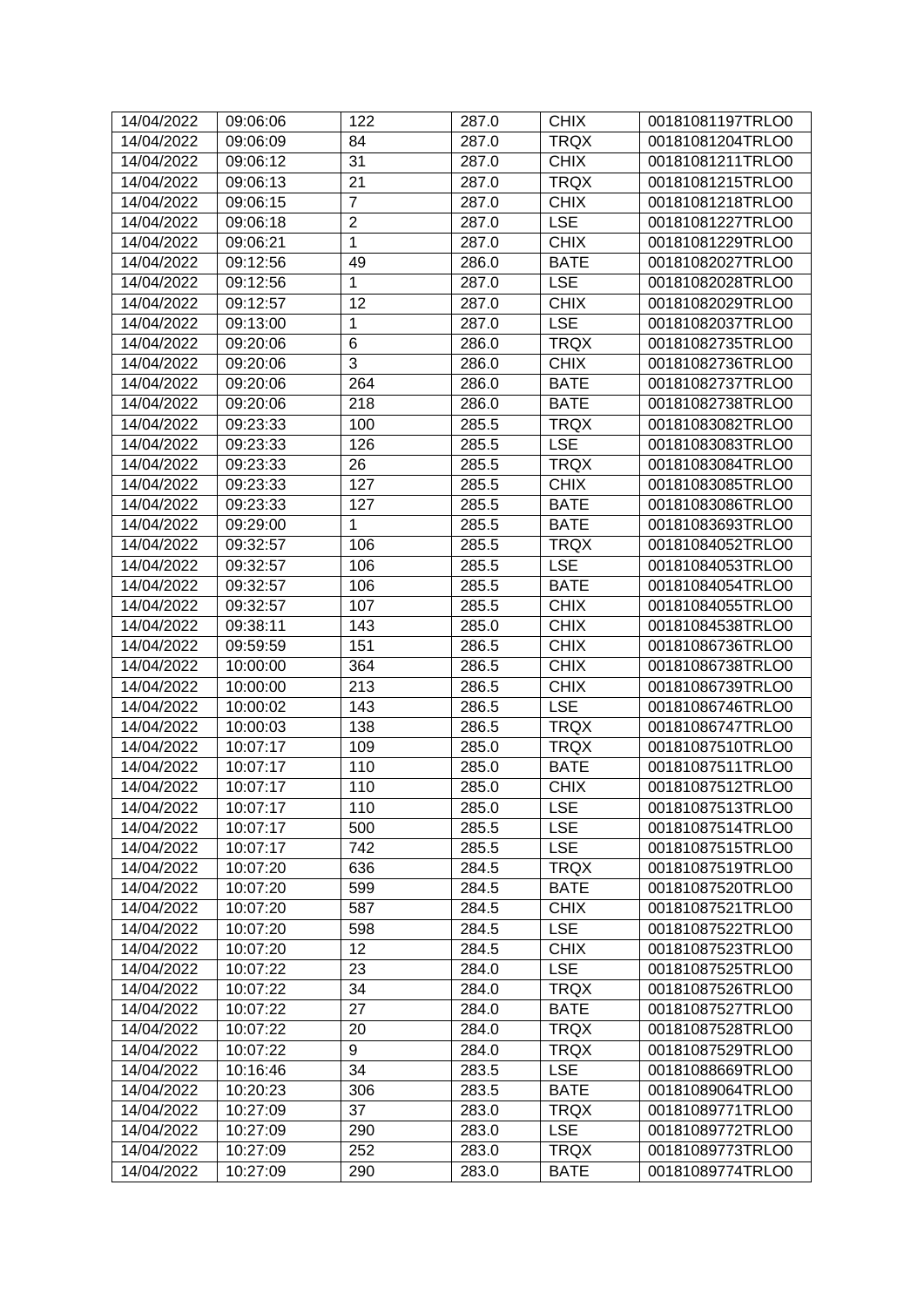| 14/04/2022               | 10:27:09             | 290                 | 283.0 | <b>CHIX</b>                | 00181089775TRLO0                     |
|--------------------------|----------------------|---------------------|-------|----------------------------|--------------------------------------|
| 14/04/2022               | 10:50:02             | 528                 | 282.5 | <b>LSE</b>                 | 00181092083TRLO0                     |
| 14/04/2022               | 10:50:02             | 106                 | 282.5 | <b>TRQX</b>                | 00181092084TRLO0                     |
| 14/04/2022               | 10:50:05             | 373                 | 282.5 | <b>TRQX</b>                | 00181092110TRLO0                     |
| 14/04/2022               | 10:50:05             | 373                 | 282.5 | <b>LSE</b>                 | 00181092111TRLO0                     |
| 14/04/2022               | 10:50:05             | 106                 | 282.5 | <b>BATE</b>                | 00181092112TRLO0                     |
| 14/04/2022               | 10:50:05             | 106                 | 282.5 | <b>CHIX</b>                | 00181092113TRLO0                     |
| 14/04/2022               | 10:50:07             | 319                 | 283.0 | <b>LSE</b>                 | 00181092154TRLO0                     |
| 14/04/2022               | 11:30:34             | 838                 | 284.5 | <b>TRQX</b>                | 00181096376TRLO0                     |
| 14/04/2022               | 11:30:34             | 320                 | 284.5 | <b>BATE</b>                | 00181096377TRLO0                     |
| 14/04/2022               | 11:30:34             | 319                 | 284.5 | <b>CHIX</b>                | 00181096378TRLO0                     |
| 14/04/2022               | 11:30:34             | 144                 | 284.0 | <b>LSE</b>                 | 00181096379TRLO0                     |
| 14/04/2022               | 11:30:34             | 249                 | 284.3 | <b>BATE</b>                | 00181096380TRLO0                     |
| 14/04/2022               | 11:30:39             | 98                  | 284.0 | <b>LSE</b>                 | 00181096393TRLO0                     |
| 14/04/2022               | 11:31:35             | 168                 | 284.0 | <b>TRQX</b>                | 00181096493TRLO0                     |
| 14/04/2022               | 11:31:35             | 501                 | 284.0 | <b>LSE</b>                 | 00181096494TRLO0                     |
| 14/04/2022               | 11:31:35             | 732                 | 284.0 | <b>BATE</b>                | 00181096495TRLO0                     |
| 14/04/2022               | 11:31:35             | 587                 | 284.0 | <b>CHIX</b>                | 00181096496TRLO0                     |
| 14/04/2022               | 11:31:35             | 430                 | 284.0 | <b>TRQX</b>                | 00181096497TRLO0                     |
| 14/04/2022               | 11:31:35             | 12                  | 284.0 | <b>CHIX</b>                | 00181096498TRLO0                     |
| 14/04/2022               | 12:35:54             | 70                  | 284.0 | <b>CHIX</b>                | 00181102212TRLO0                     |
| 14/04/2022               | 12:37:34             | 3                   | 284.0 | <b>TRQX</b>                | 00181102333TRLO0                     |
| 14/04/2022               | 12:52:01             | 383                 | 284.0 | <b>LSE</b>                 | 00181104074TRLO0                     |
| 14/04/2022               | 12:52:01             | 511                 | 284.0 | <b>TRQX</b>                | 00181104075TRLO0                     |
| 14/04/2022               | 12:52:01             | 384                 | 284.0 | <b>BATE</b>                | 00181104076TRLO0                     |
| 14/04/2022               | 12:52:01             | 445                 | 284.0 | <b>CHIX</b>                | 00181104077TRLO0                     |
| 14/04/2022               | 12:52:01             | 483                 | 284.0 | <b>TRQX</b>                | 00181104078TRLO0                     |
| 14/04/2022               | 12:52:02             | 1                   | 284.0 | <b>TRQX</b>                | 00181104082TRLO0                     |
| 14/04/2022               | 12:53:25             | 14                  | 284.0 | <b>BATE</b>                | 00181104216TRLO0                     |
| 14/04/2022               | 12:53:25             | 264                 | 285.0 | <b>LSE</b>                 | 00181104217TRLO0                     |
| 14/04/2022               | 12:53:25             | 220                 | 285.0 | <b>LSE</b>                 | 00181104218TRLO0                     |
| 14/04/2022               | 12:53:27             | 38                  | 285.0 | <b>CHIX</b>                | 00181104222TRLO0                     |
| 14/04/2022               | 12:53:27             | 98                  | 285.0 | <b>CHIX</b>                | 00181104223TRLO0                     |
| 14/04/2022               | 12:53:30             | 135                 | 285.0 | <b>TRQX</b>                | 00181104225TRLO0                     |
| 14/04/2022               | 12:53:33             | 122                 | 285.0 | <b>BATE</b>                | 00181104226TRLO0                     |
| 14/04/2022               | 12:53:35             | 121                 | 285.0 | <b>LSE</b>                 | 00181104227TRLO0                     |
| 14/04/2022               | 12:53:36             | 34                  | 285.0 | <b>CHIX</b>                | 00181104228TRLO0                     |
| 14/04/2022               | 12:53:38             | $\overline{2}$      | 285.0 | <b>TRQX</b>                | 00181104231TRLO0                     |
| 14/04/2022               | 12:53:38             | 31                  | 285.0 | <b>TRQX</b>                | 00181104232TRLO0                     |
| 14/04/2022               | 12:53:39             | 31                  | 285.0 | <b>BATE</b>                | 00181104241TRLO0                     |
| 14/04/2022               | 12:53:42             | 30                  | 285.0 | <b>LSE</b>                 | 00181104253TRLO0                     |
| 14/04/2022               | 12:53:45             | 9                   | 285.0 | <b>CHIX</b>                | 00181104256TRLO0                     |
|                          |                      |                     |       |                            |                                      |
| 14/04/2022               | 12:53:48             | 8<br>8              | 285.0 | <b>TRQX</b><br><b>BATE</b> | 00181104257TRLO0<br>00181104259TRLO0 |
| 14/04/2022<br>14/04/2022 | 12:53:51<br>12:53:54 | 7                   | 285.0 |                            |                                      |
|                          |                      |                     | 285.0 | <b>LSE</b>                 | 00181104261TRLO0                     |
| 14/04/2022               | 12:53:57             | 4<br>$\overline{2}$ | 285.0 | <b>TRQX</b>                | 00181104263TRLO0                     |
| 14/04/2022               | 12:54:00             |                     | 285.0 | <b>CHIX</b>                | 00181104265TRLO0                     |
| 14/04/2022               | 12:54:03             | $\overline{c}$      | 285.0 | <b>TRQX</b>                | 00181104267TRLO0                     |
| 14/04/2022               | 13:11:03             | 1                   | 284.0 | <b>CHIX</b>                | 00181106087TRLO0                     |
| 14/04/2022<br>14/04/2022 | 13:57:01             | 28                  | 284.5 | <b>BATE</b>                | 00181113447TRLO0<br>00181113452TRLO0 |
|                          | 13:57:03             | 50                  | 284.5 | <b>CHIX</b>                |                                      |
| 14/04/2022               | 13:57:07             | 28                  | 284.5 | <b>TRQX</b>                | 00181113464TRLO0                     |
| 14/04/2022               | 13:57:10             | 28                  | 284.5 | <b>LSE</b>                 | 00181113466TRLO0                     |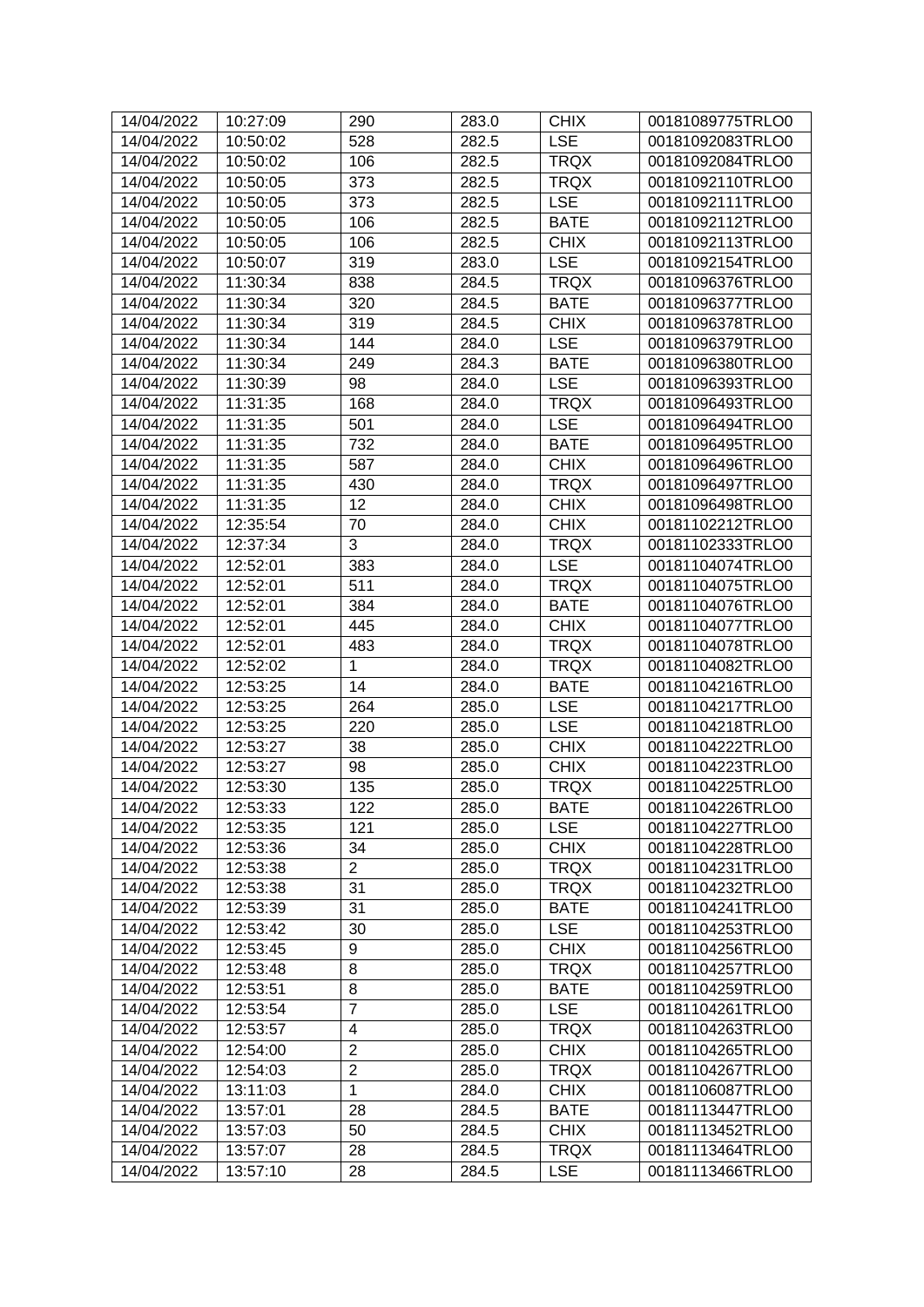| 14/04/2022 | 13:57:12 | 7              | 284.5 | <b>TRQX</b> | 00181113474TRLO0 |
|------------|----------|----------------|-------|-------------|------------------|
| 14/04/2022 | 13:57:16 | $\overline{7}$ | 284.5 | <b>LSE</b>  | 00181113480TRLO0 |
| 14/04/2022 | 13:57:19 | $\overline{2}$ | 284.5 | <b>TRQX</b> | 00181113484TRLO0 |
| 14/04/2022 | 13:57:21 | 28             | 285.0 | <b>CHIX</b> | 00181113492TRLO0 |
| 14/04/2022 | 13:57:22 | 12             | 285.0 | <b>CHIX</b> | 00181113494TRLO0 |
| 14/04/2022 | 13:57:25 | 316            | 285.0 | <b>CHIX</b> | 00181113504TRLO0 |
| 14/04/2022 | 13:57:28 | 3              | 284.5 | <b>CHIX</b> | 00181113513TRLO0 |
| 14/04/2022 | 13:57:29 | 79             | 284.5 | <b>CHIX</b> | 00181113516TRLO0 |
| 14/04/2022 | 13:57:31 | $\overline{7}$ | 285.0 | <b>TRQX</b> | 00181113521TRLO0 |
| 14/04/2022 | 13:57:34 | 200            | 285.0 | <b>CHIX</b> | 00181113524TRLO0 |
| 14/04/2022 | 13:57:34 | 96             | 285.0 | <b>CHIX</b> | 00181113525TRLO0 |
| 14/04/2022 | 13:57:37 | $\overline{2}$ | 285.0 | <b>LSE</b>  | 00181113542TRLO0 |
| 14/04/2022 | 14:00:16 | 26             | 284.5 | <b>TRQX</b> | 00181113974TRLO0 |
| 14/04/2022 | 14:00:16 | 38             | 284.5 | <b>LSE</b>  | 00181113975TRLO0 |
| 14/04/2022 | 14:00:16 | $\overline{7}$ | 284.5 | <b>BATE</b> | 00181113976TRLO0 |
| 14/04/2022 | 14:00:16 | 12             | 284.5 | <b>TRQX</b> | 00181113977TRLO0 |
| 14/04/2022 | 14:00:16 | 1              | 284.5 | <b>CHIX</b> | 00181113978TRLO0 |
| 14/04/2022 | 14:00:16 | 6              | 284.5 | <b>LSE</b>  | 00181113979TRLO0 |
| 14/04/2022 | 14:00:46 | 68             | 285.0 | <b>BATE</b> | 00181114026TRLO0 |
| 14/04/2022 | 14:00:47 | 124            | 284.5 | <b>LSE</b>  | 00181114027TRLO0 |
| 14/04/2022 | 14:00:49 | 68             | 284.5 | <b>CHIX</b> | 00181114028TRLO0 |
| 14/04/2022 | 14:00:52 | 67             | 284.5 | <b>LSE</b>  | 00181114035TRLO0 |
| 14/04/2022 | 14:00:55 | 31             | 284.5 | <b>LSE</b>  | 00181114041TRLO0 |
| 14/04/2022 | 14:00:58 | 17             | 284.5 | <b>LSE</b>  | 00181114056TRLO0 |
| 14/04/2022 | 14:01:01 | 17             | 284.5 | <b>CHIX</b> | 00181114062TRLO0 |
| 14/04/2022 | 14:01:04 | $\overline{7}$ | 284.5 | <b>LSE</b>  | 00181114075TRLO0 |
| 14/04/2022 | 14:01:07 | 5              | 284.5 | <b>LSE</b>  | 00181114086TRLO0 |
| 14/04/2022 | 14:01:10 | 4              | 284.5 | <b>CHIX</b> | 00181114099TRLO0 |
| 14/04/2022 | 14:01:13 | $\overline{2}$ | 284.5 | <b>LSE</b>  | 00181114113TRLO0 |
| 14/04/2022 | 14:02:10 | 1              | 284.5 | <b>CHIX</b> | 00181114252TRLO0 |
| 14/04/2022 | 14:32:21 | 67             | 283.5 | <b>TRQX</b> | 00181119377TRLO0 |
| 14/04/2022 | 14:32:21 | 1              | 283.5 | <b>LSE</b>  | 00181119378TRLO0 |
| 14/04/2022 | 14:32:21 | 17             | 283.5 | <b>BATE</b> | 00181119379TRLO0 |
| 14/04/2022 | 14:32:21 | 63             | 283.5 | <b>LSE</b>  | 00181119380TRLO0 |
| 14/04/2022 | 14:35:03 | 151            | 285.5 | <b>CHIX</b> | 00181120567TRLO0 |
| 14/04/2022 | 14:35:03 | 500            | 286.0 | <b>LSE</b>  | 00181120568TRLO0 |
| 14/04/2022 | 14:35:03 | 427            | 286.0 | <b>LSE</b>  | 00181120569TRLO0 |
| 14/04/2022 | 14:35:03 | 282            | 286.5 | <b>TRQX</b> | 00181120570TRLO0 |
| 14/04/2022 | 14:36:31 | 169            | 285.5 | <b>TRQX</b> | 00181121105TRLO0 |
| 14/04/2022 | 14:36:31 | 18             | 285.5 | <b>LSE</b>  | 00181121106TRLO0 |
| 14/04/2022 | 14:36:31 | 133            | 285.5 | <b>TRQX</b> | 00181121107TRLO0 |
|            |          |                |       |             |                  |
| 14/04/2022 | 14:36:31 | 107            | 285.5 | <b>LSE</b>  | 00181121108TRLO0 |
| 14/04/2022 | 14:36:31 | 88             | 285.5 | <b>TRQX</b> | 00181121109TRLO0 |
| 14/04/2022 | 14:36:31 | 117            | 285.5 | <b>CHIX</b> | 00181121110TRLO0 |
| 14/04/2022 | 14:36:31 | 125            | 285.5 | <b>BATE</b> | 00181121111TRLO0 |
| 14/04/2022 | 14:36:31 | 736            | 285.5 | <b>TRQX</b> | 00181121112TRLO0 |
| 14/04/2022 | 14:36:31 | 214            | 285.5 | <b>LSE</b>  | 00181121113TRLO0 |
| 14/04/2022 | 14:36:31 | 14             | 285.5 | <b>CHIX</b> | 00181121114TRLO0 |
| 14/04/2022 | 14:36:56 | 192            | 284.5 | <b>LSE</b>  | 00181121223TRLO0 |
| 14/04/2022 | 14:36:58 | 21             | 285.5 | <b>CHIX</b> | 00181121229TRLO0 |
| 14/04/2022 | 14:36:58 | 310            | 285.5 | <b>CHIX</b> | 00181121230TRLO0 |
| 14/04/2022 | 14:37:01 | 192            | 285.5 | <b>BATE</b> | 00181121240TRLO0 |
| 14/04/2022 | 14:37:04 | 105            | 285.5 | <b>CHIX</b> | 00181121271TRLO0 |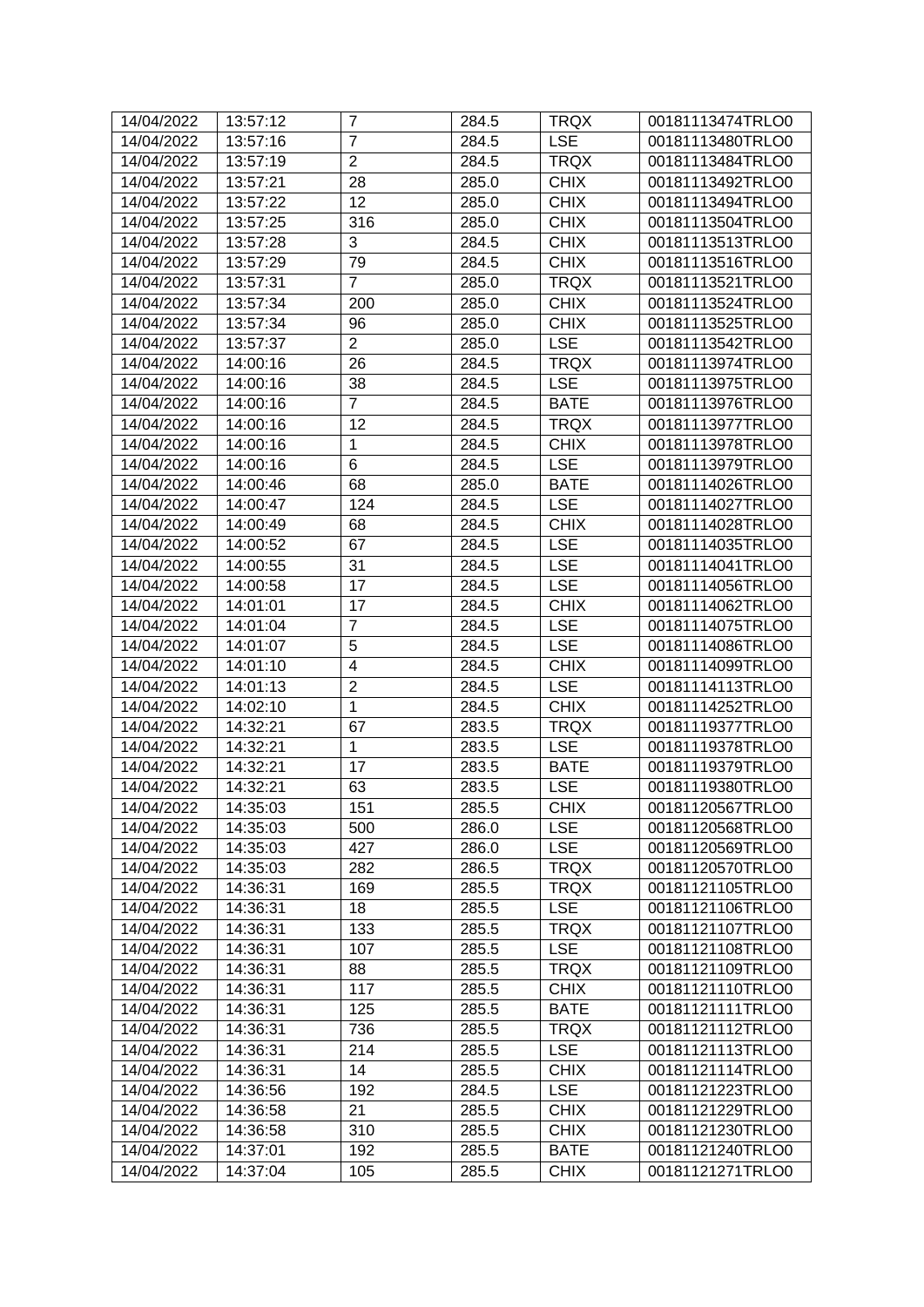| 14/04/2022 | 14:37:04 | 87             | 285.5 | <b>CHIX</b> | 00181121272TRLO0 |
|------------|----------|----------------|-------|-------------|------------------|
| 14/04/2022 | 14:37:07 | 191            | 285.5 | <b>TRQX</b> | 00181121281TRLO0 |
| 14/04/2022 | 14:37:09 | 83             | 285.5 | <b>CHIX</b> | 00181121289TRLO0 |
| 14/04/2022 | 14:37:13 | 48             | 285.5 | <b>BATE</b> | 00181121318TRLO0 |
| 14/04/2022 | 14:37:16 | 47             | 285.5 | <b>TRQX</b> | 00181121334TRLO0 |
| 14/04/2022 | 14:37:19 | 21             | 285.5 | <b>LSE</b>  | 00181121353TRLO0 |
| 14/04/2022 | 14:37:22 | 12             | 285.5 | <b>BATE</b> | 00181121368TRLO0 |
| 14/04/2022 | 14:37:25 | 12             | 285.5 | <b>TRQX</b> | 00181121385TRLO0 |
| 14/04/2022 | 14:37:28 | 48             | 285.5 | <b>CHIX</b> | 00181121399TRLO0 |
| 14/04/2022 | 14:37:31 | 21             | 285.5 | <b>CHIX</b> | 00181121428TRLO0 |
| 14/04/2022 | 14:37:34 | 12             | 285.5 | <b>CHIX</b> | 00181121461TRLO0 |
| 14/04/2022 | 14:37:37 | 5              | 285.5 | <b>CHIX</b> | 00181121478TRLO0 |
| 14/04/2022 | 14:37:40 | $\overline{5}$ | 285.5 | <b>LSE</b>  | 00181121512TRLO0 |
| 14/04/2022 | 14:37:43 | 3              | 285.5 | <b>BATE</b> | 00181121533TRLO0 |
| 14/04/2022 | 14:37:46 | 3              | 285.5 | <b>CHIX</b> | 00181121550TRLO0 |
| 14/04/2022 | 14:43:57 | 3              | 285.5 | <b>TRQX</b> | 00181123527TRLO0 |
| 14/04/2022 | 14:46:22 | 1              | 284.5 | <b>BATE</b> | 00181124197TRLO0 |
| 14/04/2022 | 15:02:56 | 62             | 286.0 | <b>TRQX</b> | 00181130426TRLO0 |
| 14/04/2022 | 15:02:57 | 1              | 286.0 | <b>LSE</b>  | 00181130435TRLO0 |
| 14/04/2022 | 15:08:20 | 172            | 285.5 | <b>TRQX</b> | 00181132630TRLO0 |
| 14/04/2022 | 15:08:20 | 924            | 285.5 | <b>TRQX</b> | 00181132631TRLO0 |
| 14/04/2022 | 15:08:20 | 40             | 285.5 | <b>BATE</b> | 00181132632TRLO0 |
| 14/04/2022 | 15:08:20 | $\overline{2}$ | 285.5 | <b>CHIX</b> | 00181132633TRLO0 |
| 14/04/2022 | 15:16:24 | 735            | 286.0 | <b>LSE</b>  | 00181135448TRLO0 |
| 14/04/2022 | 15:16:24 | 37             | 286.0 | <b>LSE</b>  | 00181135449TRLO0 |
| 14/04/2022 | 15:16:28 | 73             | 286.0 | <b>CHIX</b> | 00181135476TRLO0 |
| 14/04/2022 | 15:16:31 | 201            | 286.0 | <b>LSE</b>  | 00181135484TRLO0 |
| 14/04/2022 | 15:16:34 | 18             | 286.0 | <b>CHIX</b> | 00181135499TRLO0 |
| 14/04/2022 | 15:16:37 | 30             | 286.0 | <b>LSE</b>  | 00181135518TRLO0 |
| 14/04/2022 | 15:16:37 | 20             | 286.0 | <b>LSE</b>  | 00181135519TRLO0 |
| 14/04/2022 | 15:16:40 | 5              | 286.0 | <b>CHIX</b> | 00181135545TRLO0 |
| 14/04/2022 | 15:16:42 | 12             | 286.0 | <b>LSE</b>  | 00181135581TRLO0 |
| 14/04/2022 | 15:16:46 | 1              | 286.0 | <b>CHIX</b> | 00181135680TRLO0 |
| 14/04/2022 | 15:16:49 | 3              | 286.0 | <b>LSE</b>  | 00181135701TRLO0 |
| 14/04/2022 | 15:36:15 | 48             | 285.0 | <b>TRQX</b> | 00181142904TRLO0 |
| 14/04/2022 | 15:36:15 | 49             | 285.0 | <b>BATE</b> | 00181142905TRLO0 |
| 14/04/2022 | 15:36:15 | 1              | 285.0 | <b>CHIX</b> | 00181142906TRLO0 |
| 14/04/2022 | 15:36:15 | $\mathbf{1}$   | 285.0 | <b>CHIX</b> | 00181142907TRLO0 |
| 14/04/2022 | 15:36:15 | 125            | 285.0 | <b>LSE</b>  | 00181142908TRLO0 |
| 14/04/2022 | 15:36:20 | 251            | 285.5 | <b>CHIX</b> | 00181142941TRLO0 |
| 14/04/2022 | 15:36:20 | 540            | 286.0 | <b>LSE</b>  | 00181142942TRLO0 |
| 14/04/2022 | 15:39:24 | 75             | 286.5 | <b>TRQX</b> | 00181144091TRLO0 |
| 14/04/2022 | 15:39:24 | 251            | 286.5 | <b>BATE</b> | 00181144092TRLO0 |
| 14/04/2022 | 15:39:24 | 667            | 286.5 | <b>CHIX</b> | 00181144093TRLO0 |
| 14/04/2022 | 15:39:24 | 175            | 286.5 | <b>TRQX</b> | 00181144094TRLO0 |
| 14/04/2022 | 15:39:24 | 250            | 286.5 | <b>LSE</b>  | 00181144095TRLO0 |
| 14/04/2022 | 15:39:32 | 685            | 286.0 | <b>CHIX</b> | 00181144143TRLO0 |
| 14/04/2022 | 15:39:32 | 686            | 286.0 | <b>BATE</b> | 00181144144TRLO0 |
| 14/04/2022 | 15:39:38 | 1,131          | 285.5 | <b>TRQX</b> | 00181144174TRLO0 |
| 14/04/2022 | 15:39:38 | 599            | 285.5 | <b>CHIX</b> | 00181144175TRLO0 |
| 14/04/2022 | 15:39:38 | 599            | 285.5 | <b>BATE</b> | 00181144176TRLO0 |
| 14/04/2022 | 15:39:38 | 598            | 285.5 | <b>LSE</b>  | 00181144177TRLO0 |
| 14/04/2022 | 15:39:46 | 449            | 285.0 | <b>TRQX</b> | 00181144249TRLO0 |
|            |          |                |       |             |                  |